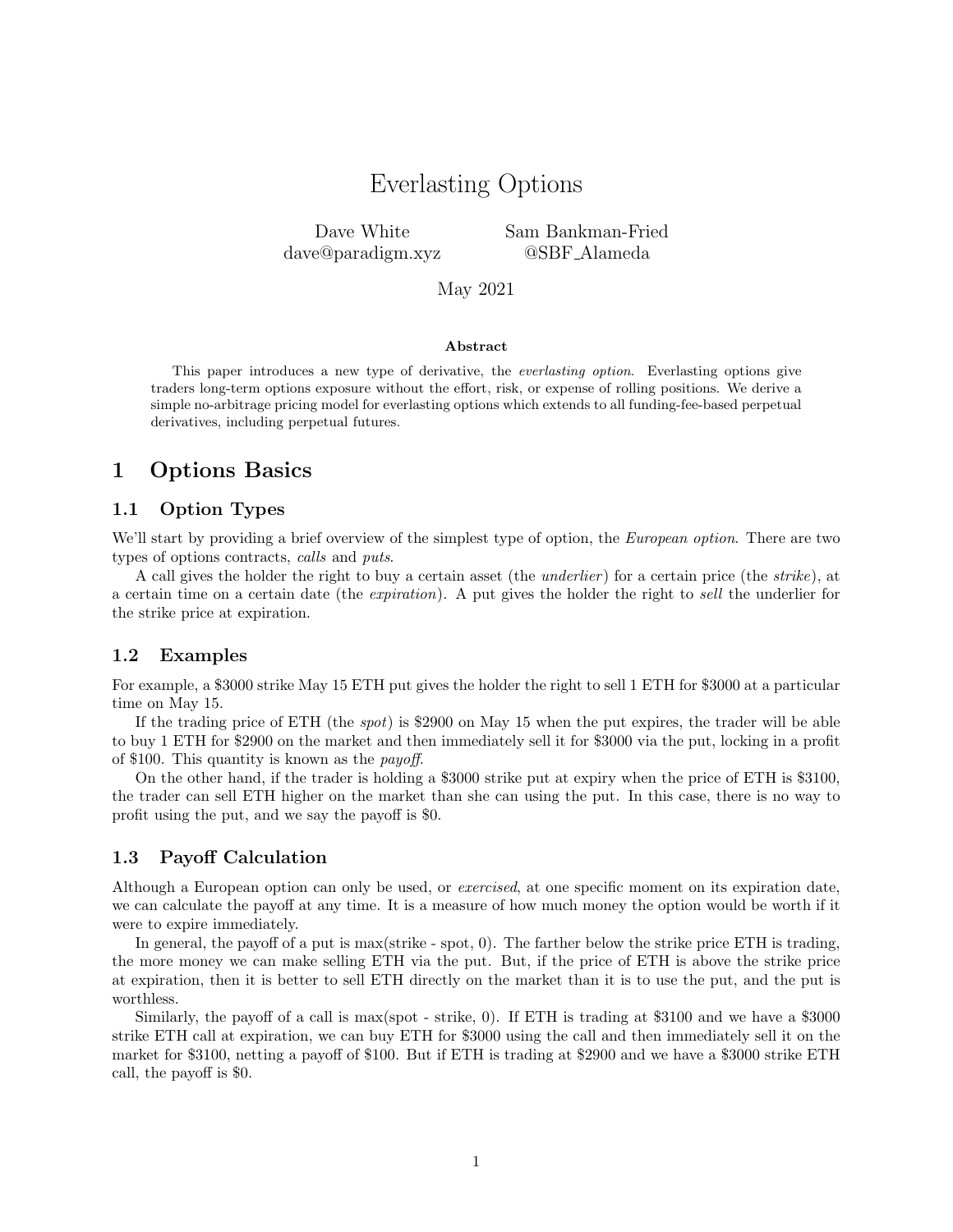#### 1.4 Options Pricing

An option is generally worth more than its payoff up until the moment it expires (excluding a few special cases). Consider the \$3000 strike ETH put expiring tomorrow. If the price of ETH is currently \$3000, this put's current payoff is \$0. But the price of ETH could fall by tomorrow, in which case the put would be worth more than \$0 at expiry. So the put must be worth something greater than \$0 now to account for that possibility.

One basic and widely-used model for options pricing is the Black-Scholes model. The graph below shows the Black-Scholes price of a \$3000 strike ETH put compared to the payoff at various spot ETH prices one day before expiry.



Figure 1: See https://colab.research.google.com/drive/1nehkZjTh\_Kloz\_vC--e1h7W\_s-yGzh9b? usp=sharing

## 2 Rolling Positions

### 2.1 Definition

A primary use case for options is hedging, or protecting against risk. If an investor holds a large portfolio of ETH, for example, she may choose to buy enough \$3000 strike ETH puts to ensure that she will always be able to sell her position for at least \$3000 per ETH, regardless of what happens to the market price of ETH.

However, these puts will eventually expire. If the investor wants to keep her hedge, she will have to roll her options position. In this case, this means closing out the position in the puts that are about the expire and opening a new position in puts with the same strike that will expire later.

#### 2.2 Example

For example, the investor might have originally bought \$3000 strike May 15 ETH puts. When they get close to expiring on May 15, she may sell them and buy the same number of \$3000 strike June 15 ETH puts. She will have to repeat this process every month for as long as she wants to hold her position.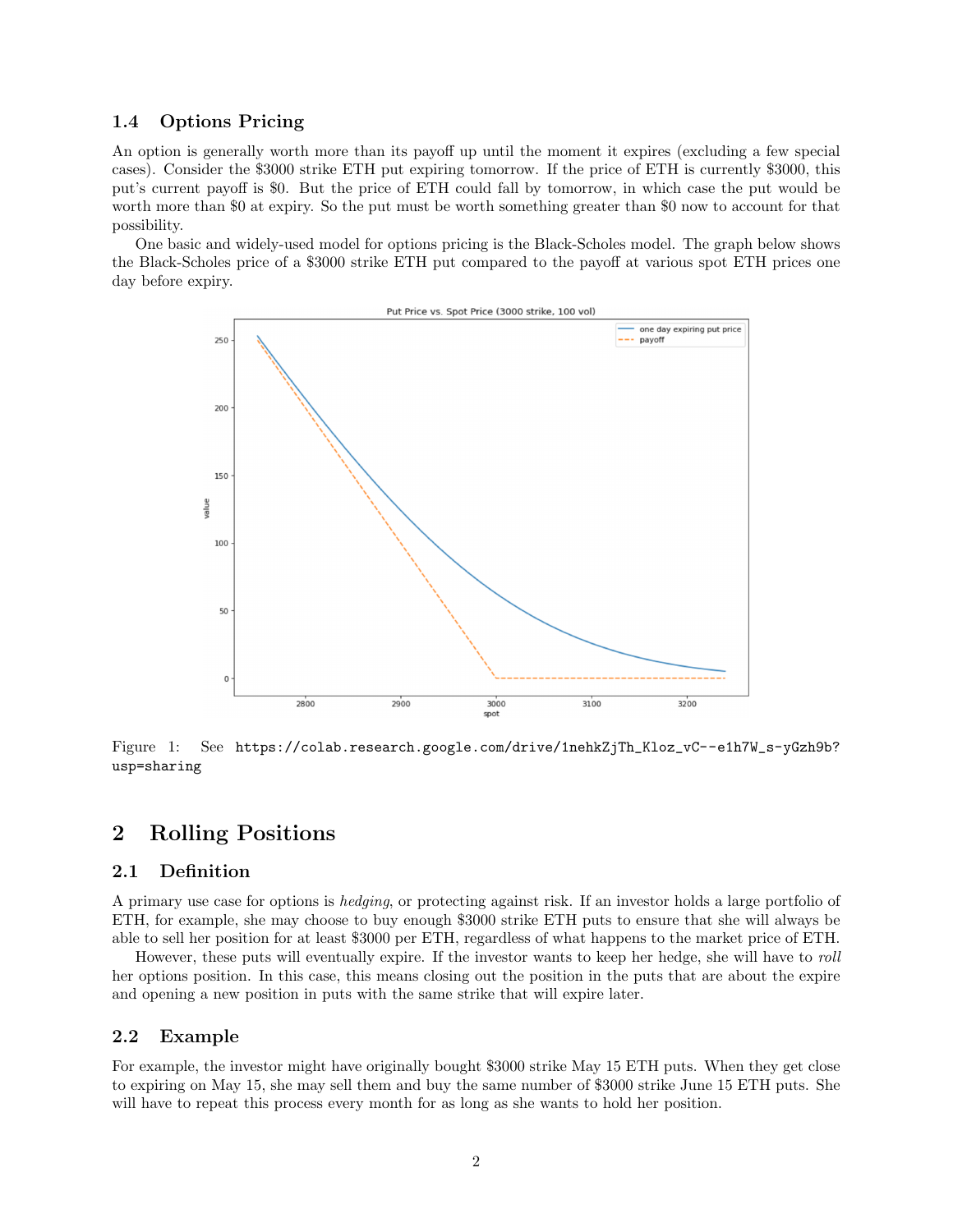#### 2.3 Problems

When the investor comes to the market to roll her position, she will most likely be trading with a market participant called a market maker.

Market makers make money when *uninformed* participants — such as those rolling options positions trade against them. However, market makers lose money when informed participants, such as those who know news about the price of ETH, trade against them.

Because market makers don't know who is informed and who is uninformed, they must charge a fee, called a *spread*, on *every* trade. Spreads tend to be especially high in the options market, where informed trades can be very costly for market makers. This makes rolling positions a costly proposition.

Rolling a position also involves work and risk. The trader may simply forget to roll, leaving her position unhedged. Or she might *misclick*, or execute the trade incorrectly, which can be expensive and dangerous. Even if everything goes perfectly, the whole process is stressful and takes time, siphoning attention away from more productive endeavors.

#### 2.4 Existing Solutions

There is an existing product called the perpetual American option, which is an option that can be exercised at any time and has no expiration date. Selling a perpetual American option requires a market maker to take on a huge amount of risk and uncertainty up-front, which makes them both very expensive and very difficult to price. As a result, they are effectively never traded. The existence of this product is why we call our new alternative the everlasting option.

## 3 Liquidity Fragmentation

The existence of many different options expiration dates leads to one additional problem: *liquidity fragmen*tation. If market makers must make markets on options expiring not just this week, but every week for the next three months, they will be forced to spread out their capital, making it harder for other participants to execute large trades or to determine fair prices. This fragmented market also makes trading options more confusing, as participants must decide which expiry to transact in.

## 4 Analogy to the Futures Market

Futures contracts, which traditionally have expiration dates as well, share all of these problems.

If a trader wants long-term exposure to ETH using traditional expiring futures, she will have to roll her position just as she would in the case of options. For example, she might buy the ETH futures contract expiring May 15. Then, close to expiry on May 15, she might sell that contract and buy the ETH futures contract expiring June 15, and so on.

Just as with options, rolling her futures position takes time, introduces risk, and will require her to pay spreads to market makers on an ongoing basis. The existence of multiple futures expiries also leads to liquidity fragmentation in the futures market.

## 5 Perpetual Futures

Perpetual futures ("perps" for short), introduced to crypto by BitMEX in 2016, solve these problems. They give traders futures exposure for as long as they want it without the need to roll. They also concentrate all the futures liquidity for a given underlier on a given exchange into a single product.

Perps have become massively popular, trading tens and sometimes hundreds of billions of dollars of value per day.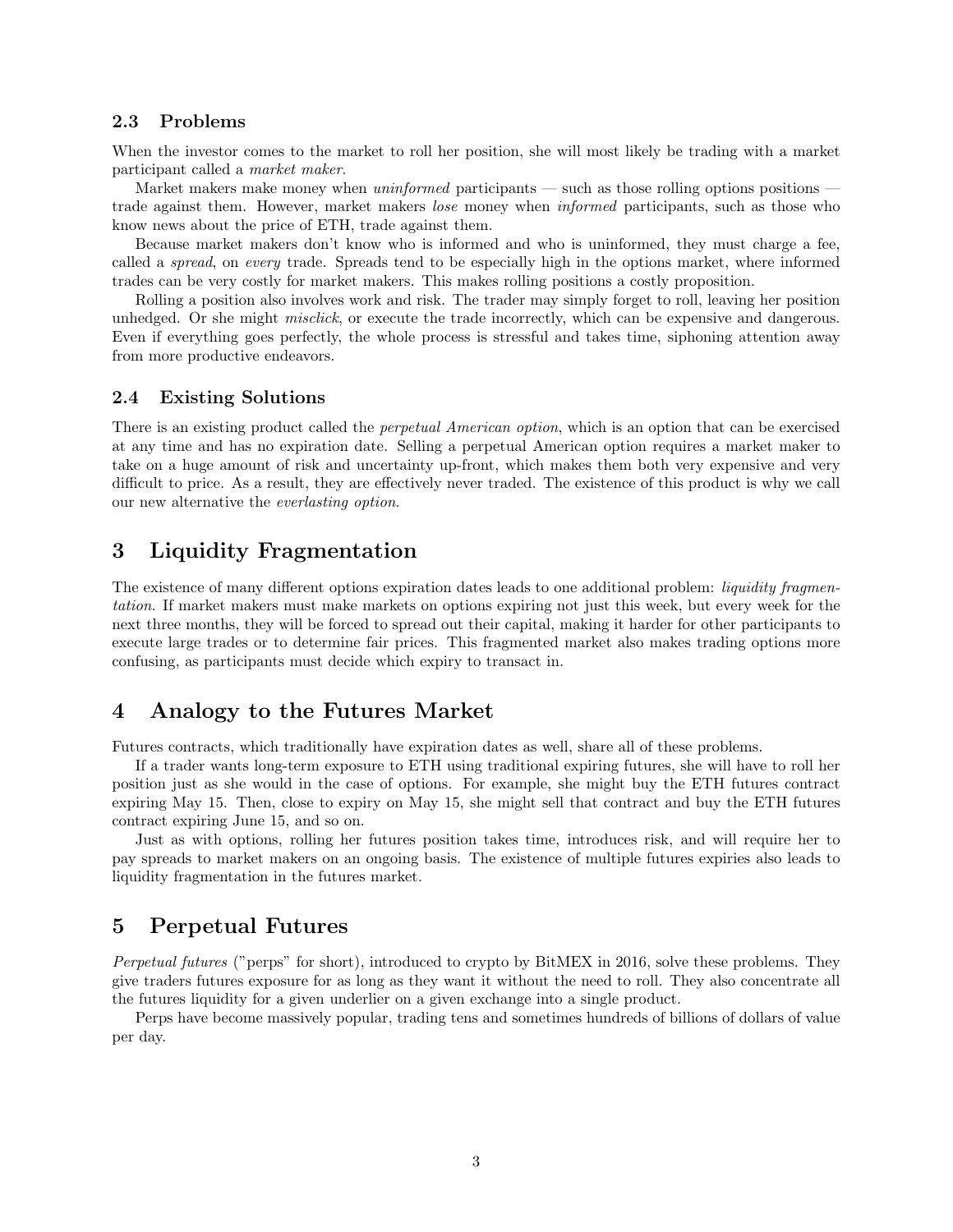#### 5.1 Mechanism

Simplified a bit, perps work as follows: every day, those who are long the perp (have bought it) must pay a funding fee to those who are *short* the perp (have sold it).

This funding fee is calculated as (mark-index): the difference between the mark price, the trading price of the perp, and the index price, the price of the underlier, such as ETH.

This funding fee mechanism causes the price of the perp to stay in line with the price of the underlier. Roughly speaking, if the perp gets much more expensive than the underlier, then longs will have to pay high funding fees, which should incentivize them to sell the perp, bringing down its price.

As it turns out, we can get a lot more precise than this. See [1] or B for specifics.

#### 5.2 Examples

If the ETH perp is trading at \$3100 while the price of ETH is at \$3000, the longs must pay the shorts mark  $-$  index  $= $3100 - $3000 = $100$  per day.

If the ETH perp is trading for \$2900 while the price of ETH is at \$3000, mark - index  $= $2900 - $3000$  $=$  -\$100, meaning the shorts must pay the longs \$100 per day.

## 6 Everlasting Options

Everlasting options are the equivalent of perpetual futures for options.

A trader holding the \$3000 strike everlasting ETH put can effectively always sell her ETH for \$3000. She will have to pay funding fees to finance her position, but because she does not have to trade with market makers on an ongoing basis, she does not pay spreads or incur operational risk except when entering and exiting her position.

Since multiple expiries are no longer required, liquidity will be less fragmented, although in the basic version there will still be different everlasting options for different strikes.

#### 6.1 Mechanism

Everlasting options work exactly the same way as perpetual futures, with one difference: the funding fee is calculated as the difference of the mark price and the current payoff of the option, so that the funding fee is (mark - payoff) instead of (mark - index).

#### 6.1.1 Examples

Consider the \$3000 strike everlasting ETH put with funding paid once daily.

If ETH is trading at \$2900, the current payoff of the put is \$3000 - \$2900 = \$100. If the everlasting put is trading for \$150 the instant before funding is paid, then the longs would have to pay the shorts mark payoff  $= $150 - $100 = $50$  per day.

If ETH is trading at \$3100, above the strike of the everlasting put, then the put's payoff is \$0. If the everlasting put is trading for \$50 the instant before funding is paid, then the longs would have to pay the shorts mark - payoff  $= $50 - $0 = $50$  per day.

Notice that the payoff of a \$0 strike ETH call is just the price of  $ETH - in$  other words, payoff  $=$  index. This means the \$0 strike call is equivalent to an ETH future. Appropriately, the daily funding fee for the \$0 strike everlasting call is mark - payoff  $=$  mark - index, the same as the funding fee for a perpetual future.

#### 6.2 Pricing

Everlasting options would not be very useful if we didn't know how much they were worth. Fortunately, by means of the no-arbitrage argument laid out in Appendix B, we do: they are equivalent to a particular constantly rolling options portfolio, and will therefore have the same price as that portfolio. If these prices diverge too much, arbitrageurs will step in to bring them back in line.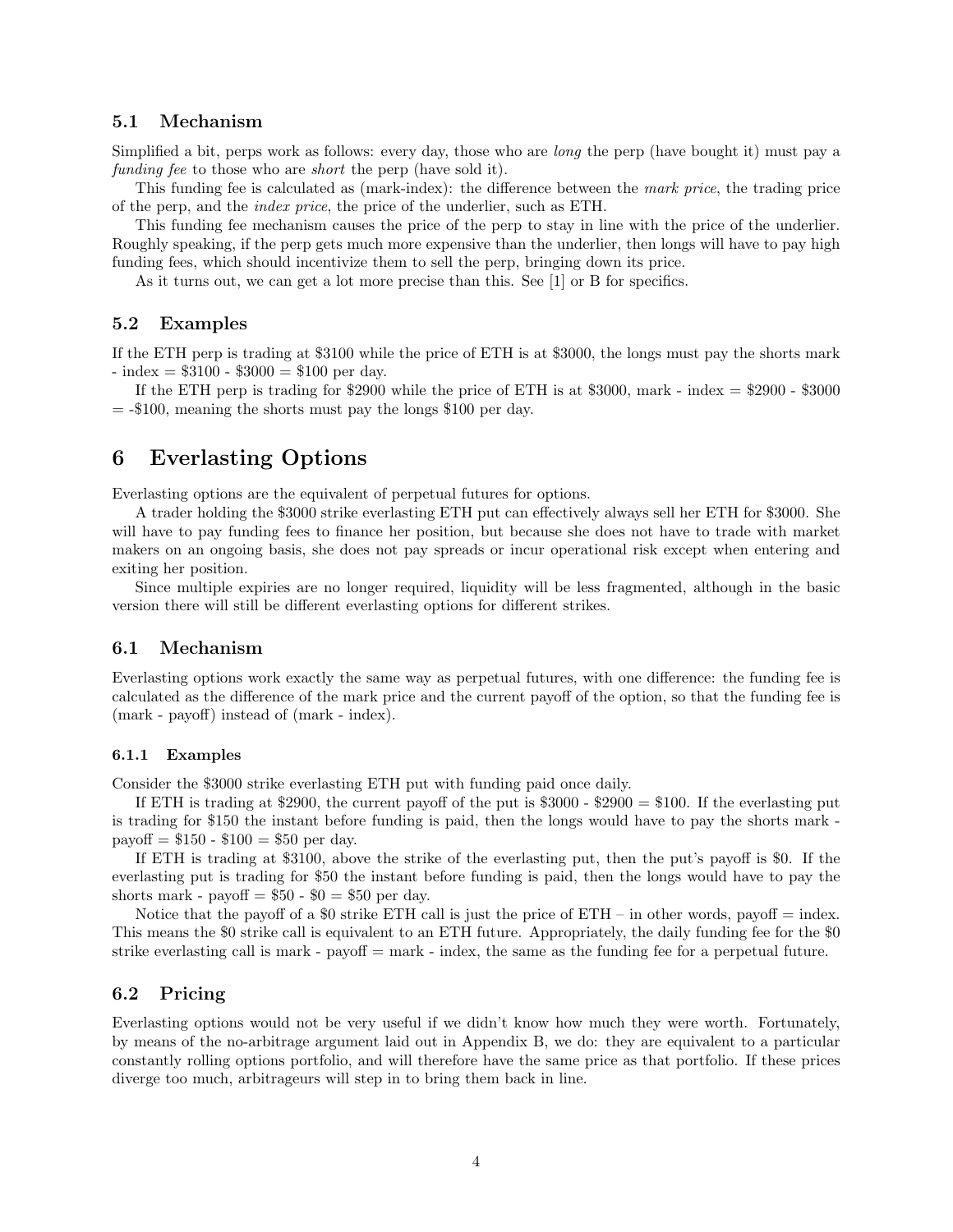If funding is paid once per day, this equivalent portfolio consists of one half an options contract expiring today, one quarter of an options contract expiring tomorrow, one eighth of an options contract expiring the day after that, and so on. All of these contracts have the same strike as the everlasting option itself.

We can also create an everlasting option with multiple smaller funding payments per period  $-$  i.e.  $1/24$ of the funding is paid each hour – which changes the composition of the equivalent portfolio. See Appendix B for details.

In either case, we can price the everlasting option by pricing this basket. This can be done simply by taking the weighted sum of the individual options prices (estimating the contribution of positions consisting of less than, say, 1/1024 of the portfolio). Options market makers are quite capable of pricing these individual expiring options.

If we were to use simple Black-Scholes assumptions, which do not match real world behavior but are close, an everlasting option with funding paid twice daily would behave almost exactly like a regular expiring option with the same strike expiring in one day.



Figure 2: See https://colab.research.google.com/drive/1nehkZjTh\_Kloz\_vC--e1h7W\_s-yGzh9b? usp=sharing

## 7 Equivalent Portfolio

### 7.1 Price Dynamics Around Funding Payment

Reasoning about funding-fee-based perpetuals such as everlasting options is tricky because their pricing contains a natural discontinuity. Funding is paid at a particular, precise time, say, midnight. Just as is the case when stocks pay a dividend, we should expect the price of the perpetual to jump immediately after funding payment.

<sup>&</sup>lt;sup>1</sup>As an aside, to the extent that current perp exchanges do not automatically update their order books after funding payments, as stock exchanges do after dividends, they are exposing their market markers to arbitrage losses. For example, if the longs are due to pay the shorts a funding fee, a rational trader should short the perpetual a microsecond before expiry, collect the payment, and then buy to close their short a microsecond after expiry, collecting a profit with little risk.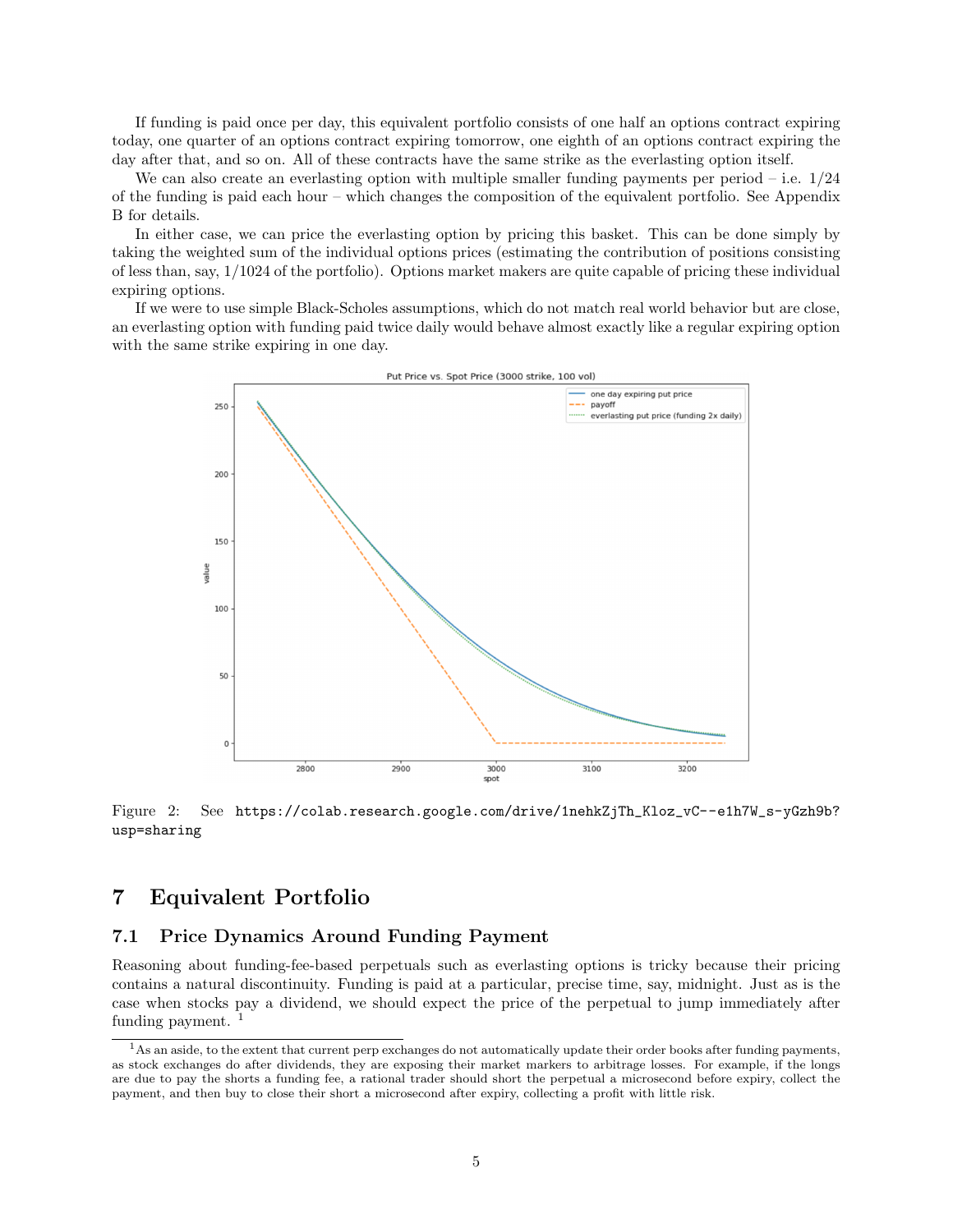Therefore, while it is natural to think of things happening "at the same time as" the funding payment is made, this will only lead to suffering. When reasoning about the behavior of a perpetual derivative around funding payment time, it is best to think about what happens either immediately before, or immediately after, funding is paid.



## 7.2 Equivalent Portfolio Intuition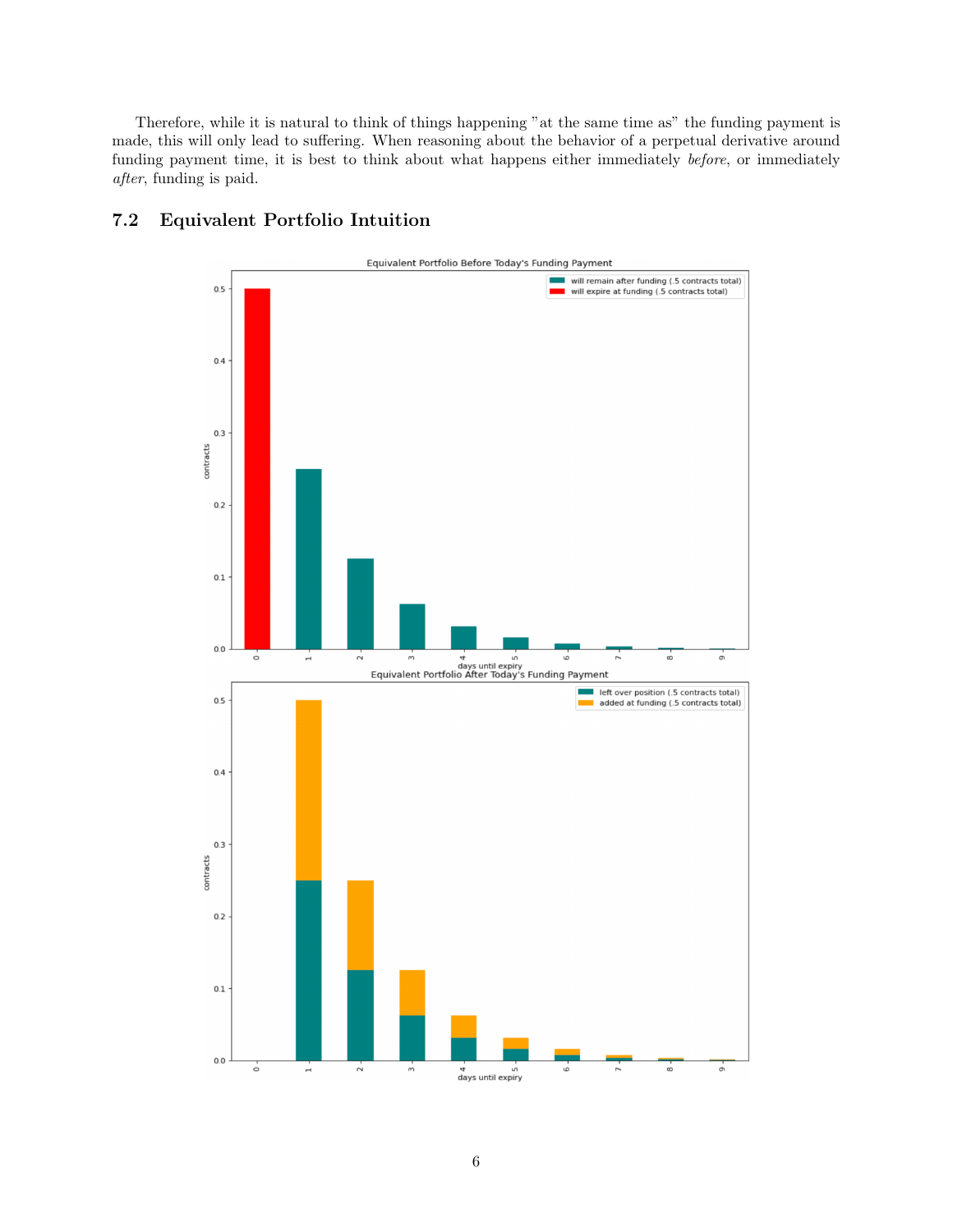#### 7.2.1 Description

As mentioned, an everlasting option for which funding is paid once daily is equivalent to a portfolio of regular expiring options: one half of a contract expiring at the time of the next funding payment, one quarter of a contract expiring at the time of the funding payment after that, one eighth of a contract expiring at the time of the funding payment after that, and so on. The total number of contracts in this portfolio sums to one.

This means that, at the time of the funding payment, half of a contract, representing one half of the total portfolio, has just expired. The funding payment then corresponds to the cost of rolling the portfolio: buying half a contract's worth of new options to make up for the half contract that has just expired. But, unlike in the case of manual rolling, these new contracts are distributed across multiple expiries, no spreads have to be paid, and no execution risk is incurred.

#### 7.2.2 Argument

Imagine Alice is long one contract of an everlasting option for which funding is paid once daily, at midnight. Alice must pay (mark - payoff) in funding tonight at midnight. Let's think about what this cash flow means. The mark price is the cost to buy the everlasting option infinitesimally before funding is paid, so Alice pays what she has to to double her position. On the other hand, since the term for the payoff is negative, she receives the payoff, which is what she would get if she were long one contract of the equivalent regular option expiring at midnight.

To repeat, if being long an everlasting option is equivalent to being long some portfolio of regular options, this means Alice doubles her position in each of those options an instant before expiry, then receives one contract's worth of payoff at the instant of expiry. That would imply that, up until she doubles her position, Alice is long exactly half a contract of the option expiring tonight at midnight.

Extending this train of thought, if we want Alice's everlasting option equivalent portfolio to keep working after tonight, her position in the regular option expiring midnight tomorrow must be exactly half of a contract after the doubling tonight. This can only be the case if it it is *one fourth* of a contract before the doubling... and so on.

Note this argument works for any expiring derivative with a defined payoff, not just European options.

#### 7.3 Formal Proof

See Appendix B.

## 8 Further Applications

This framework can be used to price any funding-fee based perpetual derivative for which we can price the expiring equivalents, not just European calls and puts. That includes perpetual futures.

It also includes binary puts, which pay off \$0 if the price of the underlier is above a given strike and \$1 if it is below, and can therefore be used as proxies for protocol failure.

#### 8.1 Floating Strike Everlasting Options

The framework can also be used to price a perpetual option whose strike is an exponentially-weighted moving average of the underlier price over time. This is because the expiring equivalent, the floating-strike Asian option, can also be priced, although doing so is not simple.

Owning such a put would effectively always allow an ETH holder to sell their holdings at, say, the exponentially-weighted average price of ETH with a half-life of one day, protecting her against sudden drops in the price of ETH.

Because the strike would automatically follow the price of ETH, it is possible that a single such product could fulfill the hedging requirements of the majority of ETH holders. This could potentially consolidate much of ETH options liquidity and volume into a single market.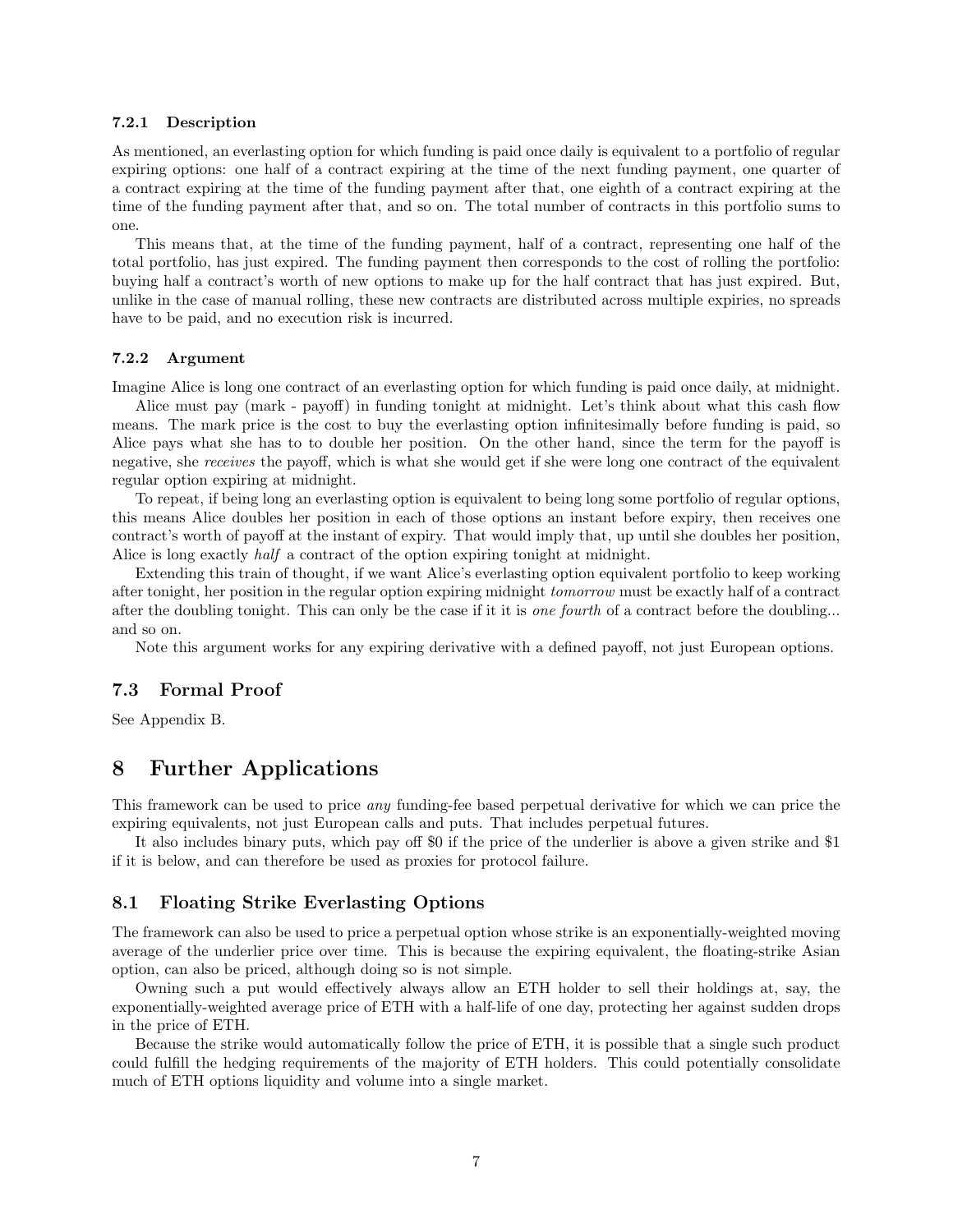## 9 Future Work

Future work lies primarily in the area of applications.

- Is there a market for everlasting options, or for other new funding-fee-based perpetuals?
- Which types will be most useful?
- How can they best be parameterized?
- How can exchanges and traders best manage their risk, and what are appropriate liquidation criteria for those trading on margin?

If you have thoughts about these questions, or questions of your own, we would love to hear from you.

## 10 Acknowledgements

Dan Robinson for many conversations that contributed to this post, both indirectly and directly. Hasu for extensive feedback on clarity and structure for this paper. Georgios Konstantopoulos for suggesting appropriate graphs.

## References

[1] Dave White. 2021. The Cartoon Guide to Perps. https://research.paradigm.xyz/ cartoon-guide-to-perps

## Appendices

## A Formal Mechanism Description

#### A.1 Definitions

We will use the following terms throughout the rest of the paper.

PAYOFF – the payoff we would like our perpetual derivative to track. For a perpetual future, this is SPOT, the spot price of the future's underlying on some exchange. For an everlasting call, it is max (SPOT − STRIKE, 0).

REGPRICE<sub>t</sub> – the price of a regular, expiring derivative that settles to PAYOFF at time t. For perpetual futures, this would be the price of a regular future expiring at time t. For an everlasting option it would be the price of an option expiring at time  $t$ .

MARK – in our idealized case, the trading price of the perpetual derivative on its exchange.

FUNDING FEE – a payment made from those who are long the perpetual derivative to those who are short it (or vice versa, if the fee is negative)

FUNDING PERIOD – a period of time (for example, one day) over which one complete funding fee payment is made.

FUNDING FREQUENCY – the number of payments per payment period (for example, 24 hourly payments per one-day funding period).

#### A.2 Mechanics

Traders may buy and sell the perpetual derivative as they choose on its native exchange, causing changes to its MARK price.

FUNDING FREQUENCY times per FUNDING PERIOD, there is a transfer of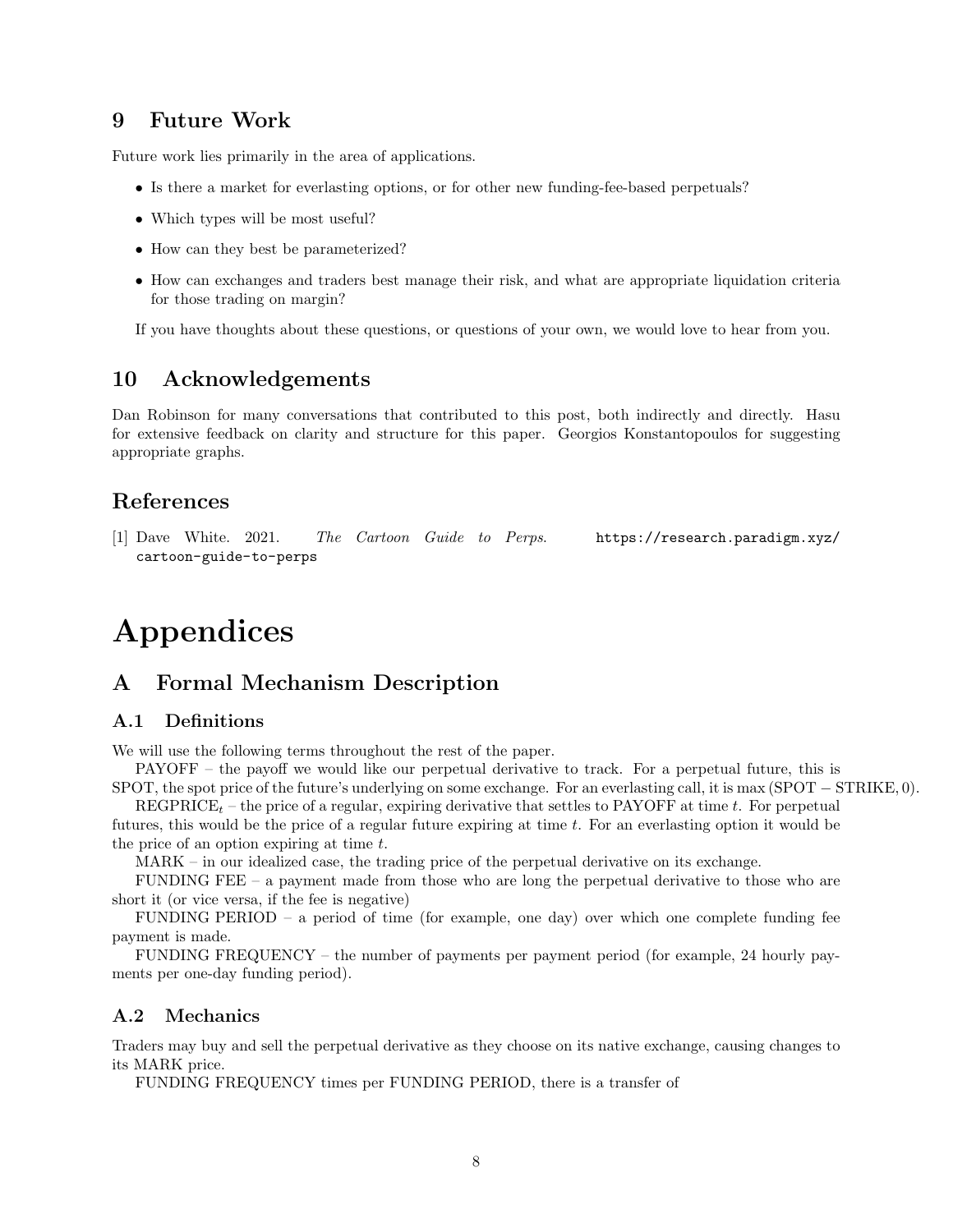## $\tt FUNDING\,\, FEE = \frac{\rm MARK - PAYOFF}{\rm FUNDING\,\,FREGUENCY}$

from those long the derivative to those short it.

## B Pricing

### B.1 Formula

Let  $t_1, t_2, \ldots$  be the times of the next funding payments of our perpetual derivative. If we have a perpetual future with a funding period of one day and a funding frequency of 24, and it is currently 8:15, this might be 9:00, 10:00, 11:00, and so on.

The price of our perpetual derivative is then

$$
\frac{1}{\text{FUNDING FREQUENCY}}\sum_{i=1}^{\infty}(\frac{\text{FUNDING FREQUENCY}}{\text{FUNDING FREQUENCY}+1})^i\text{REGPRICE}_{t_i}
$$

Note that this is a geometric series, and the total number of equivalent contracts sums to 1.

Concretely, for an everlasting call option with funding paid daily at midnight, its price is the same as that of a basket of regular calls with the same strike:  $\frac{1}{2}$  expiring at midnight tonight,  $\frac{1}{4}$  expiring at midnight tomorrow, and so on.

#### B.2 Proof

Without loss of generality, assume that our perpetual derivative is trading for less than

$$
\frac{1}{\text{FUNDING FREQUENCY}}\sum_{i=1}^{\infty}(\frac{\text{FUNDING FREQUENCY}}{\text{FUNDING FREQUENCY}+1})^i\text{REGPRICE}_{t_i}
$$

In that case, we buy one contract of the perpetual derivative and short the basket consisting of

$$
\frac{1}{\text{FUNDING FREQUENCY}}\sum_{i=1}^{\infty}(\frac{\text{FUNDING FREQUENCY}}{\text{FUNDING FREQUENCY}+1})^i\text{REGDERIV}_{t_i}
$$

where REGDERIV<sub>t</sub> is the derivative that settles to PAYOFF at t. By assumption, we generate some profit by doing this.

The moment infinitesimally before  $t_1$ , we sell  $\frac{1}{\text{FUNDING FREQUENCY}+1}$  of our perpetual derivative, receiving

#### MARK FUNDING FREQUENCY  $+1$

Our position in the derivative is then  $\frac{\text{FUNDING FREQUENCY}}{\text{FUNDING FREQUENCY}+1}$ , so that at the time of funding payment, we pay

#### FUNDING FREQUENCY  $\frac{1}{100}$  FUNDING FREQUENCY + 1 FUNDING FREQUENCY =  $\frac{1}{100}$  FUNDING FREQUENCY + 1  $\rm{MARK}-PAYOFF$ MARK − PAYOFF

and, because we are short  $\frac{1}{\text{FUNDING FREQUENCY}+1}$  of REGDERIV<sub>t<sub>1</sub></sub>, we must pay

## PAYOFF FUNDING FREQUENCY  $+1$

so that our total cash flow is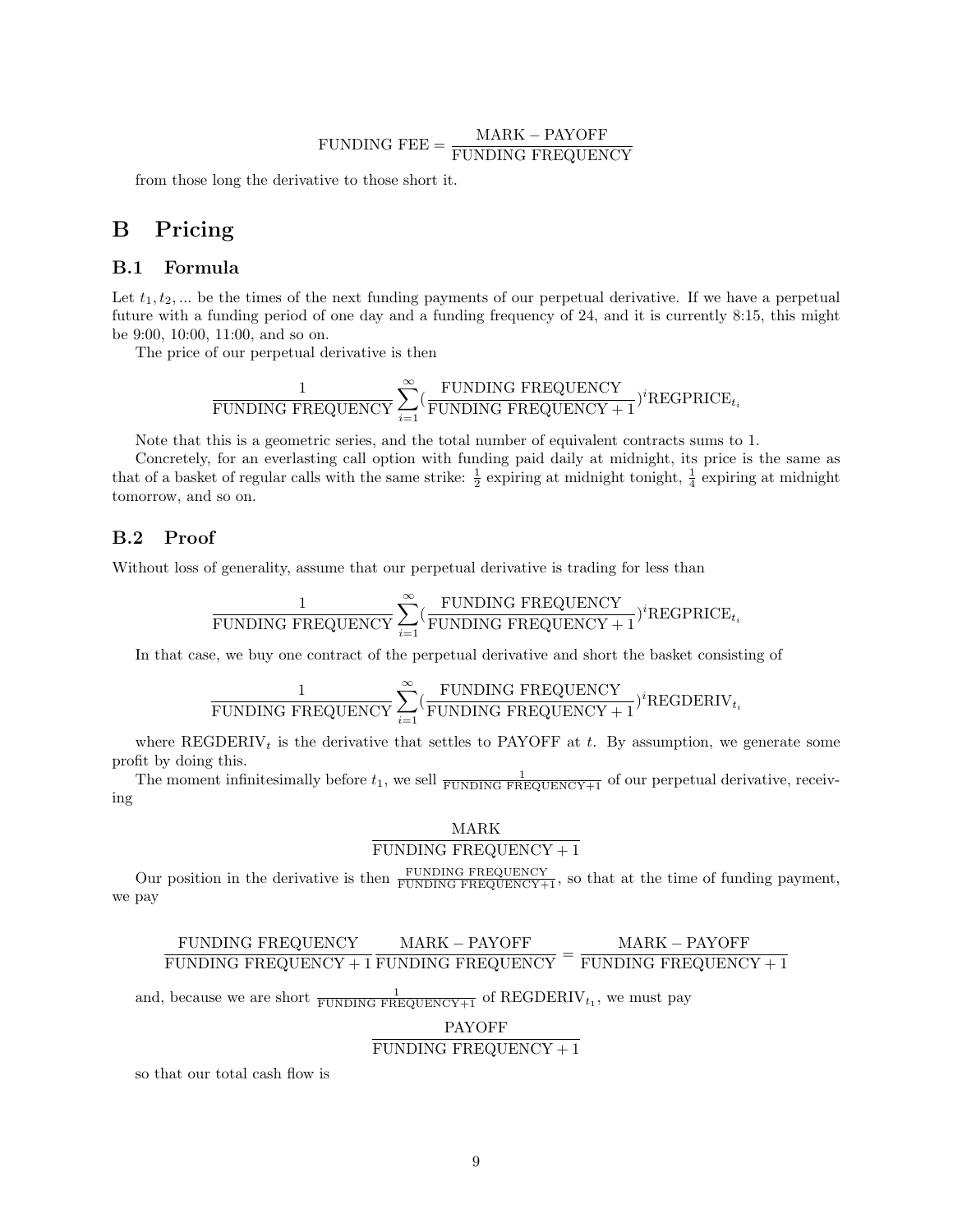# $\frac{\text{MARK}}{\text{FUNDING FREQUENCY}+1}-\frac{\text{MARK}-\text{PAYOFF}}{\text{FUNDING FREQUENCY}+1}-\frac{\text{PAYOFF}}{\text{FUNDING FREQUENCY}+1}=0$

Our position in both the perpetual derivative and the basket of expiring derivatives has now been sized down by

## FUNDING FREQUENCY

## FUNDING FREQUENCY + 1

so that, at the next expiry, we will be able by a similar process to further reduce our outstanding position for a cost of 0, and so on, until our overall positions are infinitessimal.

This means that our original profit was risk free, and the difference in price between the perpetual and the basket violates the no-arbitrage assumption.